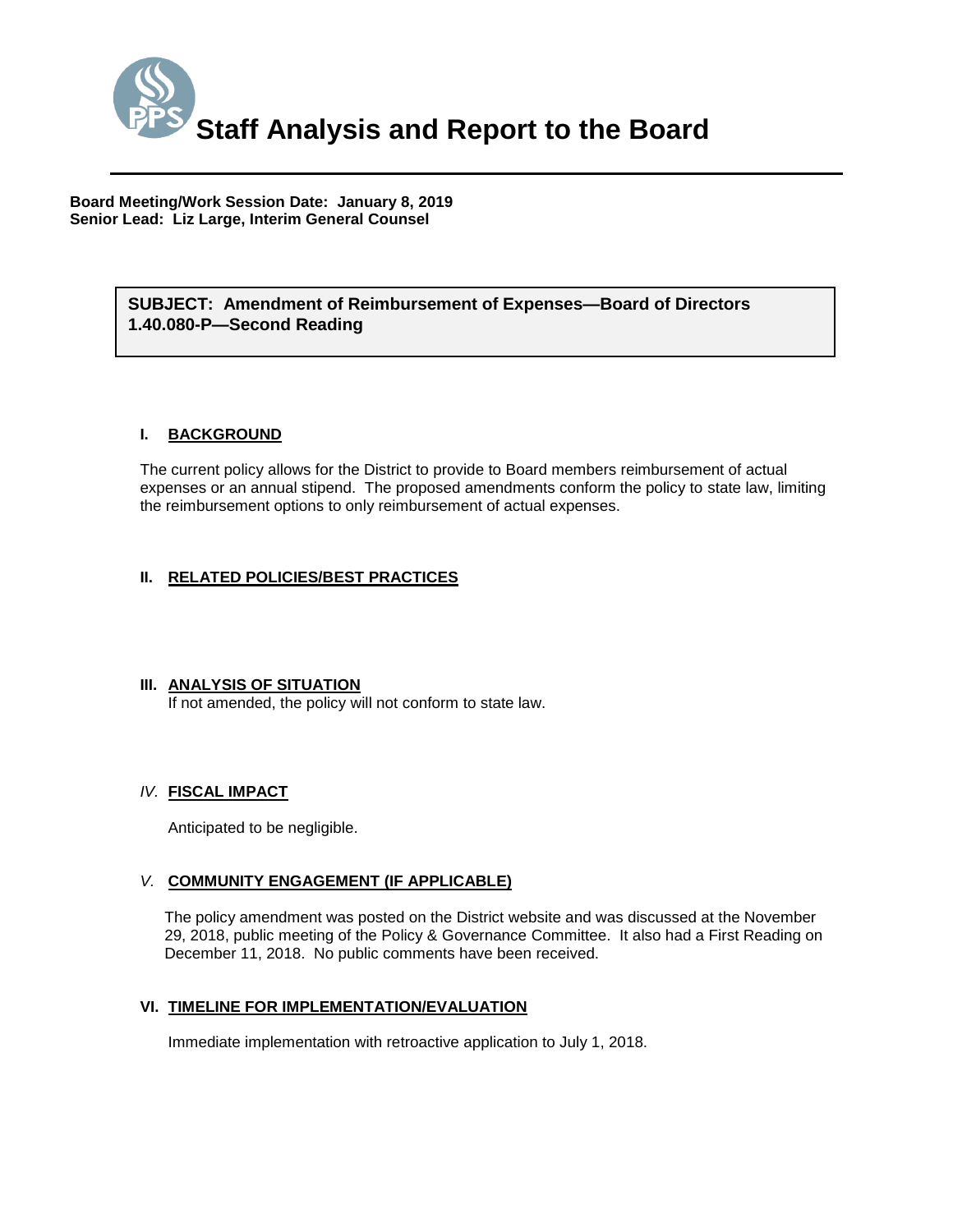#### **VII. BOARD OPTIONS WITH ANALYSIS**

**N/A**

#### **VIII.STAFF RECOMMENDATION**

Staff recommends adoption of the proposed amendments.

#### **IX. I have reviewed this staff report and concur with the recommendation to the Board.**

**\_\_\_\_\_\_\_\_\_\_\_\_\_\_\_\_\_\_\_\_\_\_\_\_\_\_\_\_\_\_\_\_\_\_\_\_\_\_\_\_\_\_\_\_\_\_\_\_\_\_ \_\_\_\_\_\_\_\_\_\_\_\_\_\_\_\_\_\_\_\_\_\_\_** January 2, 2019

Guadalupe Guerrero **Date Superintendent Portland Public Schools**

#### **ATTACHMENTS**

*(List all supporting documentation, including resolution, etc.)* A. Reimbursement of Expenses-Board of Directors 1.40.080-P B. Resolution

#### *PPS District Priorities FY 2018-19*

- *1. Set a clear Vision and Strategic Plan*
- *2. Create equitable opportunities and outcomes for all students*
- *3. Build management and accountability systems and structures*
- *4. Allocate budget, funding and resources focused on improving outcomes for students*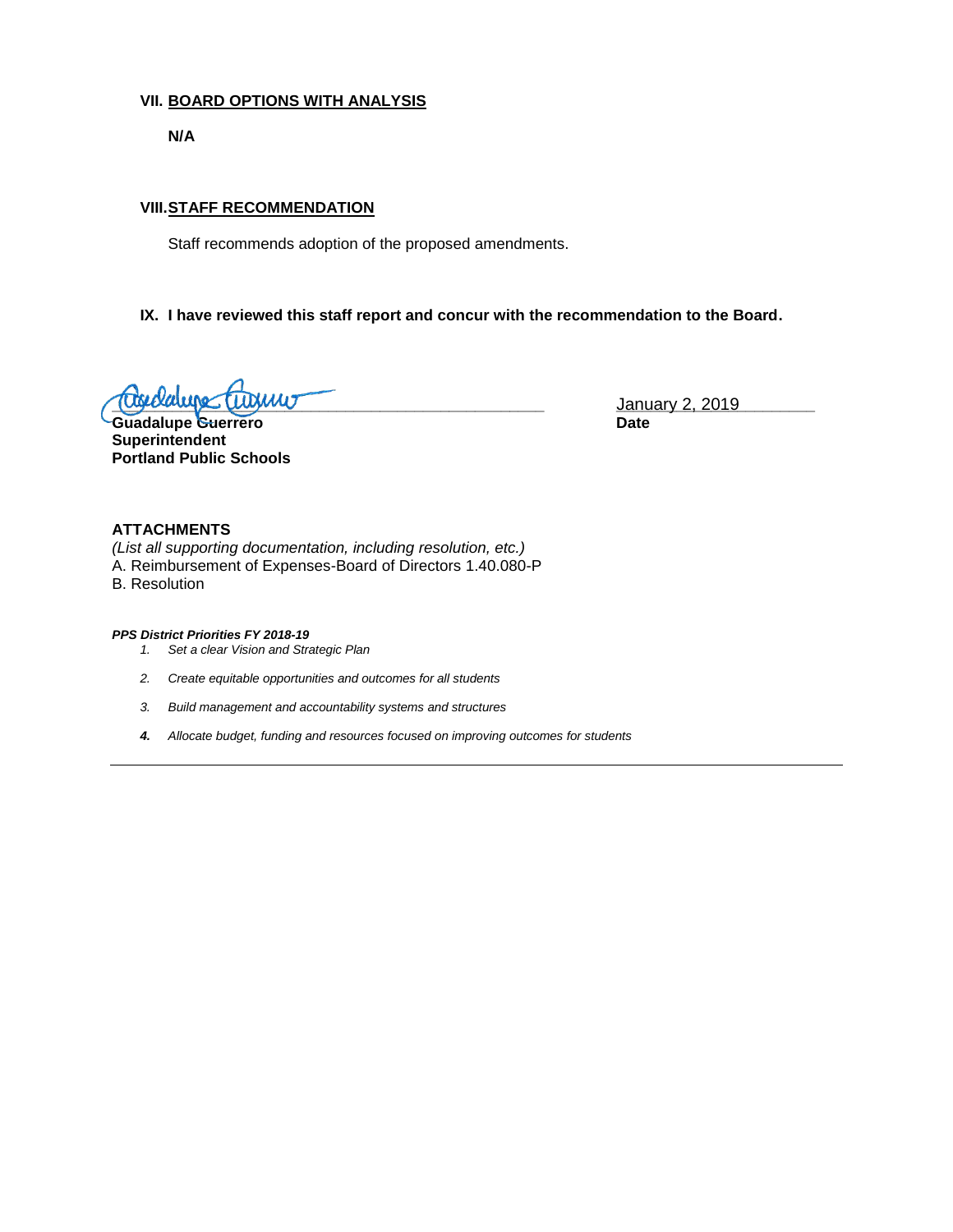A

D

## **1.40.080-P Reimbursement of Expenses – Board of Directors** B

Board Members serve without compensation. However, Board members  $\Box$   $\Box$ shall be reimbursed for reasonable and necessary expenses actually incurred in the conduct of Board business within the budget allocation for such expenses.  $\overline{\mathsf{R}}$ 

- I. Expense Reimbursement Procedures
- (1) The Board will annually review the set a budget for the reasonable and

necessary Board expenses actually incurred by Board members in the conduct of

 $\Omega$ Board business. and **P** establish expenditure guidelines during the budget process. The Board may set an annual maximum amount to be allocated (in total, or per individual, or both) for reimbursing Board members for costs incurred when [1] conducting official District business.

- conducting official District business.<br>  $\left(2\right)$  Each Board member will annually select one of the two  $\left| \begin{array}{c} 1 \\ \text{f} \end{array} \right|$ methodologies for reimbursement: (a) Annual Expense Stipend, or (b) Reimbursement Based on Actual Original Receipts.
- (2) Reimbursement of Board members for travel in Oregon on Board business and within the budget allocation at per diem or mileage rates established by the IRS or the District does not require prior approval as long as such expenses are otherwise incurred in compliance with District policy and procedures. Board members may be reimbursed when paid admission is required of the general public for attending District athletic events and other activities as part of their responsibilities of being informed about District operations. All other proposed expenses require prior approval of the Board chair. The version of the Board chair.
	- (3) Expenses related to Attendance at Board-approved State and National Meetings, Office Support, and Reimbursements for Use of Personal Auto will be charged to the Board's department budget and, while subject to overall budget constraints, are not charged to the individual Board member's allotment. All other reasonable expenses incurred by Board members in fulfilling their duties and responsibilities on behalf of Portland Public Schools are subject to this policy.
	- Portland Public Schools **Page 1 of 4** Portland, Oregon Page 1 of 4 1/24/2005 (4) All expenditures related to out-of-town travel by Board members funded by the Board office budget must have prior authorization by the Board leadership. For out-of-town travel funded by any other budget or funding source, Board leadership must be notified before the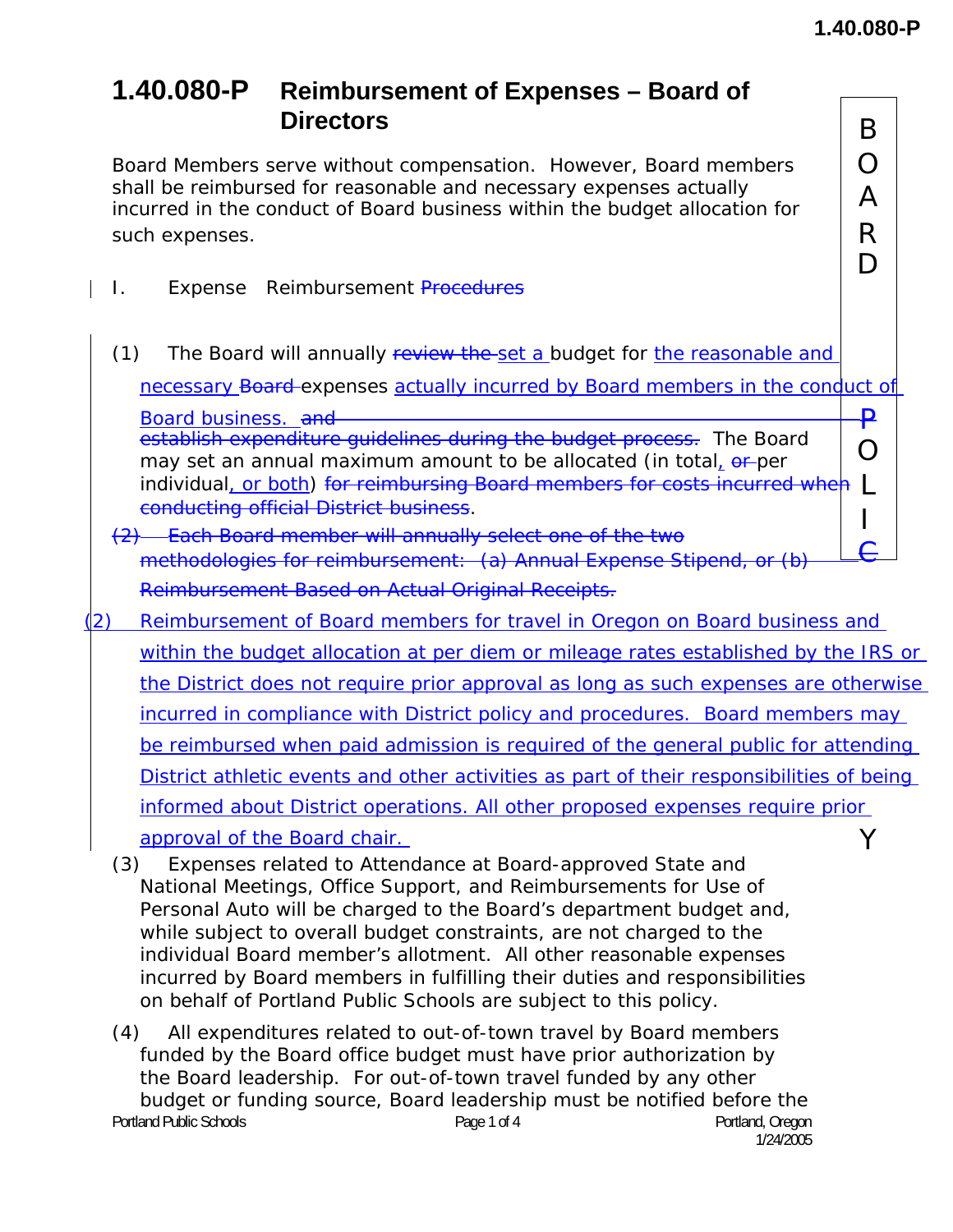### II. Attendance at State and National Meetings

- (1) The Board recognizes the benefits derived by the school system through membership in various associations of school boards and from the attendance of board members at state and national meetings, which deal with school affairs.
- (2) Board members who hold, with Board leadership approval, official positions in such organizations shall be authorized to attend meetings of such organizations with prior Board leadership approval. Budget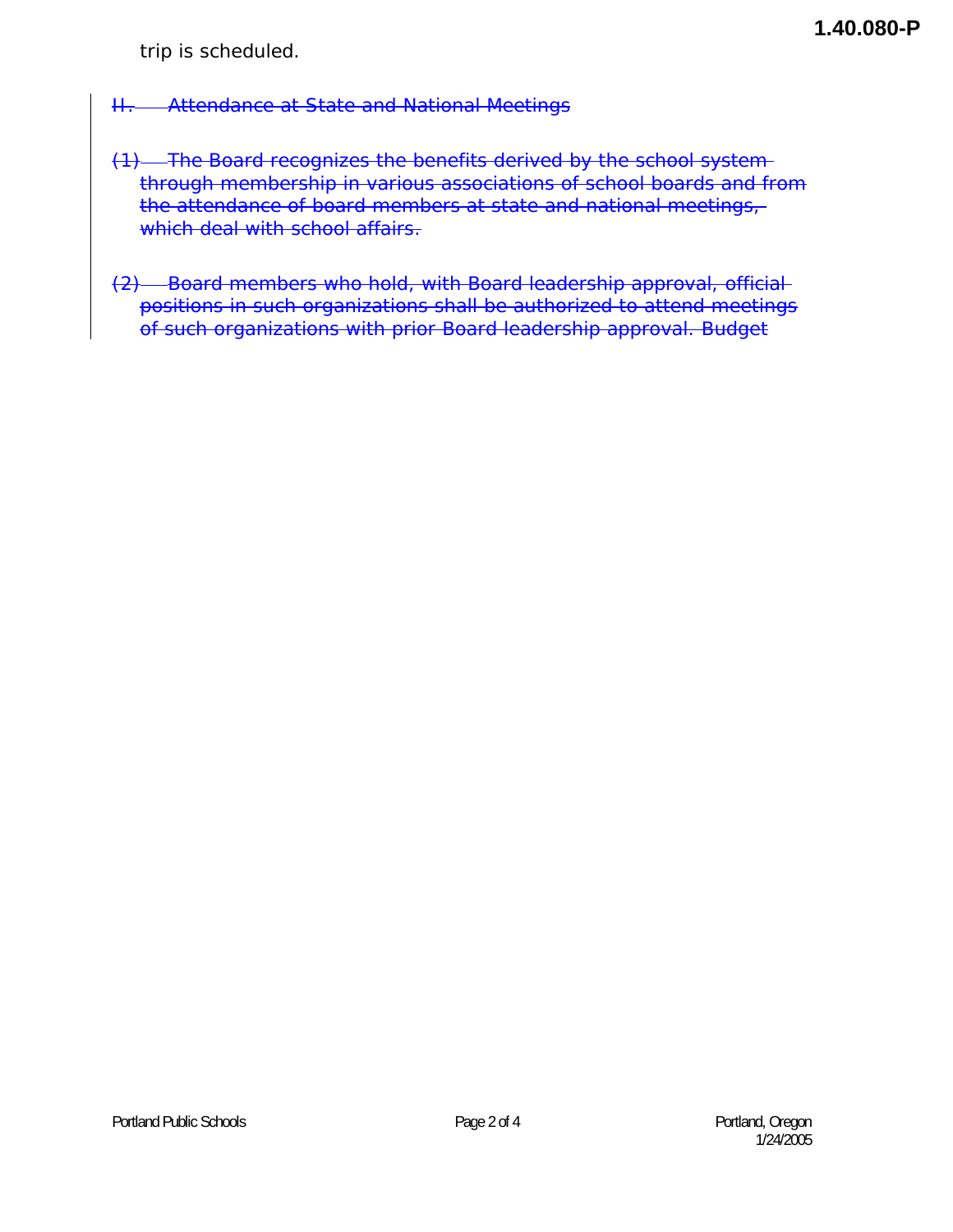# **1.40.080-P Reimbursement of Expenses – Board of**

| <b>Directors</b>                                                                                                                              |                          |
|-----------------------------------------------------------------------------------------------------------------------------------------------|--------------------------|
|                                                                                                                                               |                          |
| limitations may impact the ability of Board members to attend out-of-<br>town meetings. In addition, Board leadership may designate delegates | $\overline{\phantom{0}}$ |
|                                                                                                                                               |                          |
| to various conventions and meetings as may seem desirable.                                                                                    |                          |
|                                                                                                                                               |                          |
| Requests by individual board members to attend such meetings as<br>$\left(\frac{3}{2}\right)$                                                 |                          |
| Board representatives shall be acted upon by the Board leadership.                                                                            |                          |
| Board members attending such meetings according to the above-                                                                                 |                          |
| guidelines shall be regarded as carrying out Board business.                                                                                  |                          |
|                                                                                                                                               |                          |
| 4) A Board member who requests reimbursement for costs associated<br>with attendance at a meeting or conference shall obtain approval for     |                          |
|                                                                                                                                               |                          |
| such reimbursement from the Board chair or his or her designee in                                                                             |                          |
| advance of the meeting or conference.                                                                                                         |                          |
|                                                                                                                                               |                          |
| When requested, Board members attending such meetings at<br><del>(5)</del>                                                                    |                          |
| district expense will make a report to the Board of meeting highlights.                                                                       |                          |
|                                                                                                                                               |                          |

HH.II. Out-of-Town Travel

- (1) Authorization. Reimbursement for travel-related expenses, whether for Attendance at State and National Meetings (in accordance with Section II above) or for other purposes, will be authorized when the member informs Board leadership of his/her purpose, and the travel is related to pending business of the Board or a Board committee to which the member is assigned.
- $\frac{2}{2}(1)$  Covered Expenses. Authorized Board travel expenses shall be limited to transportation, meals, lodging, incidental expenses, and conference fees, if applicable. Reimbursement for alcoholic beverages and entertainment is not allowed.
- $(3)(2)$  Rate of Reimbursement. The rate shall be the same as approved for district personnel, as defined in the Administrator's Manual. Only Board members may be reimbursedment for actual expenses paid and documented with itemized original receipts will beallowed. Board members may be reimbursed for travel-related meals at the then-established District per diem rate or may submit actual itemized original receipts for meals.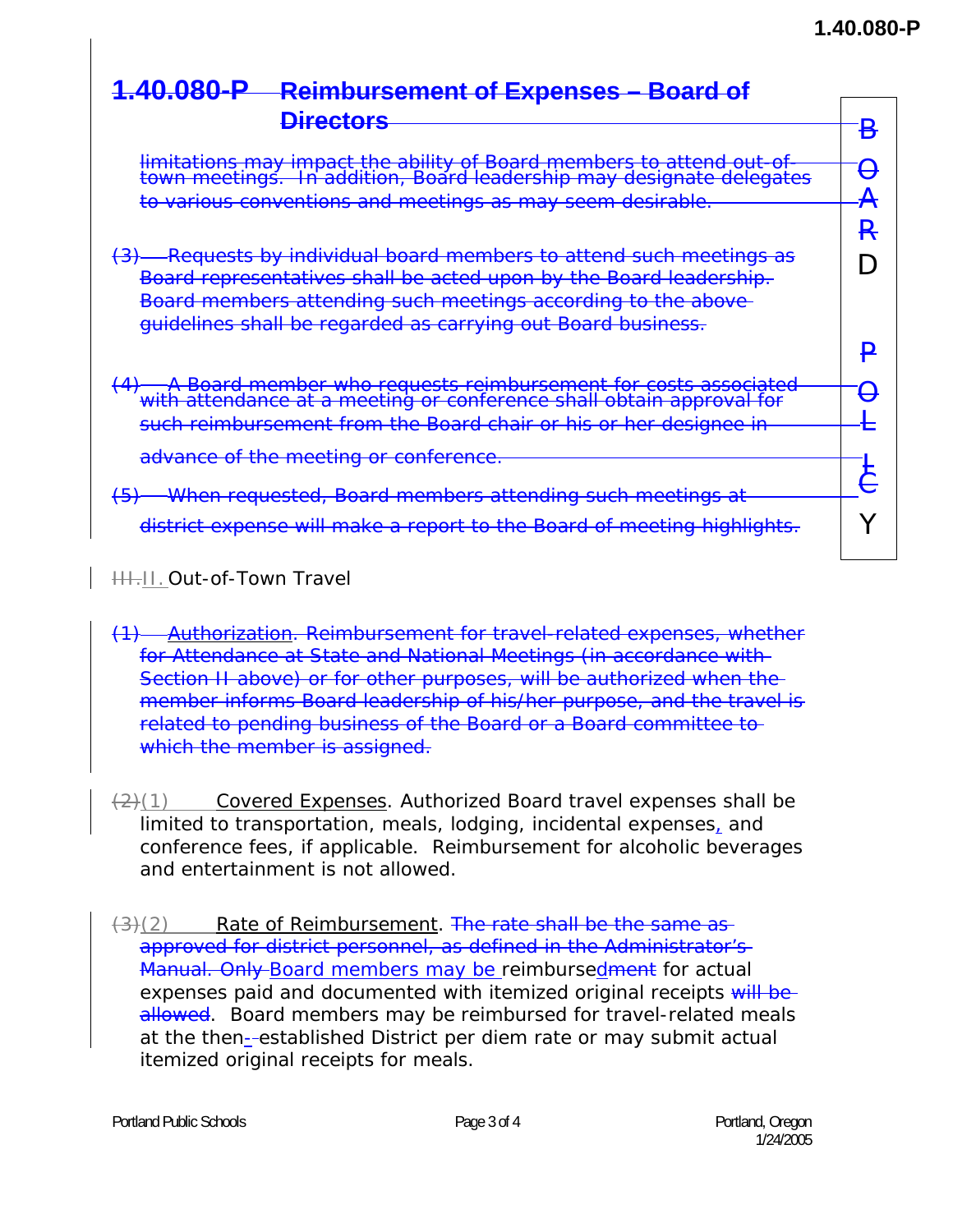Y

## **1.40.080-P Reimbursement of Expenses – Board of Directors** B

 $\overline{\phantom{a}}$ 

 $\frac{44.111}{10}$ . Technology Office Support<br>
1) To assure that each Board member is equally equipped to conduct (1) To assure that each Board member is equally equipped to conduct A

the business of the Board, any Board member may be provided, if so  $R$ <br>required, the use of *computer* hardware and software for the efficient processing of Board business. The costs of internet connections to access the  $\hskip10mm \square$ District's web pages and e-mail system are reasonable expenses to carry out Board business and may be reimbursed. A telephone and telephone line will be provided to all Board members. Otherwise, use of personal phone lines and personal cell phones for District business **P** are not reimbursable under District policy. <mark>are not reimbursable under District policy</mark>. The District <del>does </del>will provide  $\big|$  **O**<br>cell phones at District expense for Board member use for conducting

the business of Portland Public Schools. Personal use of such cell  $\overline{C}$ phones is not permitted. I

- $\overline{V}$ . IV. Reimbursement for Use of Personal Auto  $\overline{C}$
- A Board-member director, who regularly uses his/her automobile in the business of the district, may be compensated for this usage in accordance with the requirements and procedures set forth for district personnel.
	- (1) Direct Reimbursement for Actual Miles Traveled Authorization for use of personal automobiles on district business shall not be granted until there is, on file in the Risk Management Office, appropriate proof of proper car insurance at the minimum levels required by Oregon law. A Local Mileage Reimbursement Request form should be completed and signed by the Board member and submitted to the Board Chair or his or her designee for approval, who will then forward the request to the Office of Board Services for processing. Mileage is reimbursed at the IRS rate in effect when the miles were driven.

VI. Methodologies for Reimbursement – Annual Expense Stipend

(1) Board members may choose to receive a lump sum stipend as reimbursement for expenses incurred when conducting District business for a school year. The amount of such stipend will be determined each year by the Board as part of the budget process.

Portland Public Schools **Page 4 of 4** Portland, Oregon Portland, Oregon